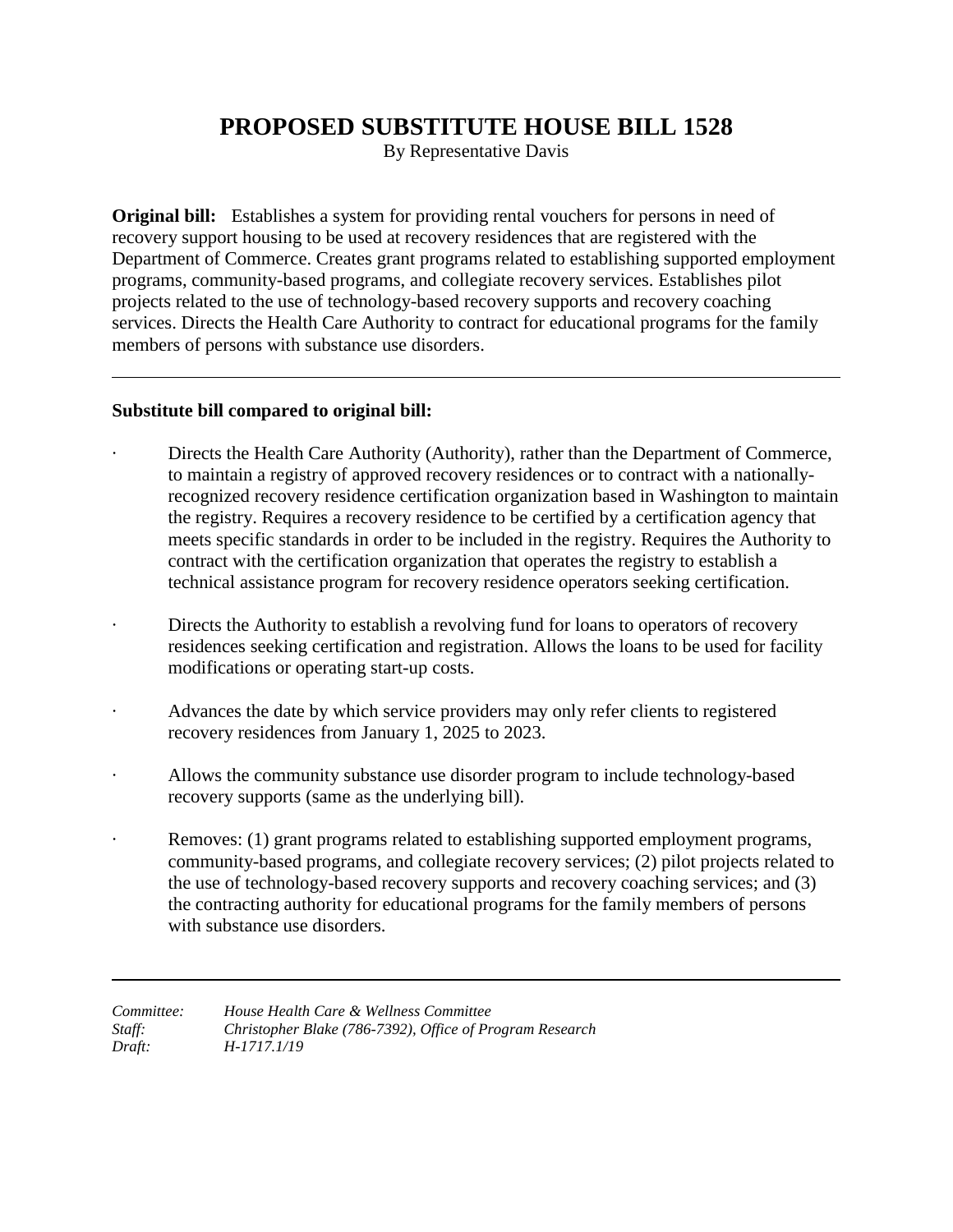## **BILL REQUEST - CODE REVISER'S OFFICE**

BILL REQ. #: H-1717.1/19

ATTY/TYPIST: AF:amh

BRIEF DESCRIPTION: Concerning recovery support services.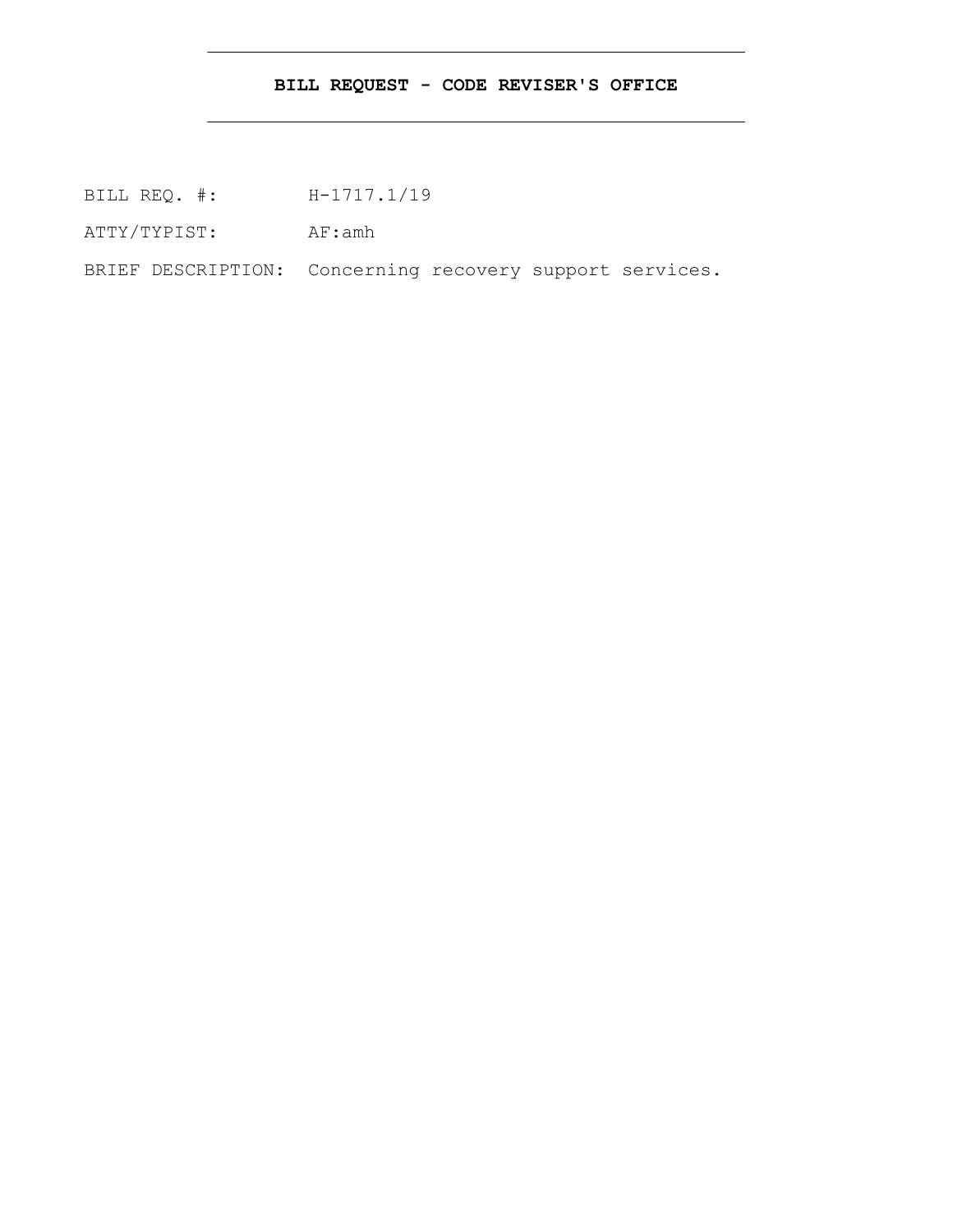AN ACT Relating to recovery support services; reenacting and amending RCW 71.24.385; adding new sections to chapter 41.05 RCW; adding a new section to chapter 71.24 RCW; creating a new section; 4 and providing expiration dates.

BE IT ENACTED BY THE LEGISLATURE OF THE STATE OF WASHINGTON:

 NEW SECTION. **Sec. 1.** (1) The legislature finds that substance use disorder is a disease impacting the whole family and the whole society and requires a system of care that includes prevention, treatment, and recovery services that support and strengthen impacted individuals, families, and the community at large.

 (2) The legislature further finds that access to quality recovery housing is crucial for helping individuals remain in recovery from substance use disorder beyond treatment. Furthermore, recovery housing serves to preserve the state's financial investment in a person's treatment. Without access to quality recovery housing, individuals are much less likely to recover from substance use disorder and more likely to face continued issues that impact their well-being, their families, and their communities. These issues include death by overdose or other substance use disorder-related medical complications; higher health care costs; high use of emergency departments and public health care systems; higher risk for Code Rev/AF:amh 1 H-1717.1/19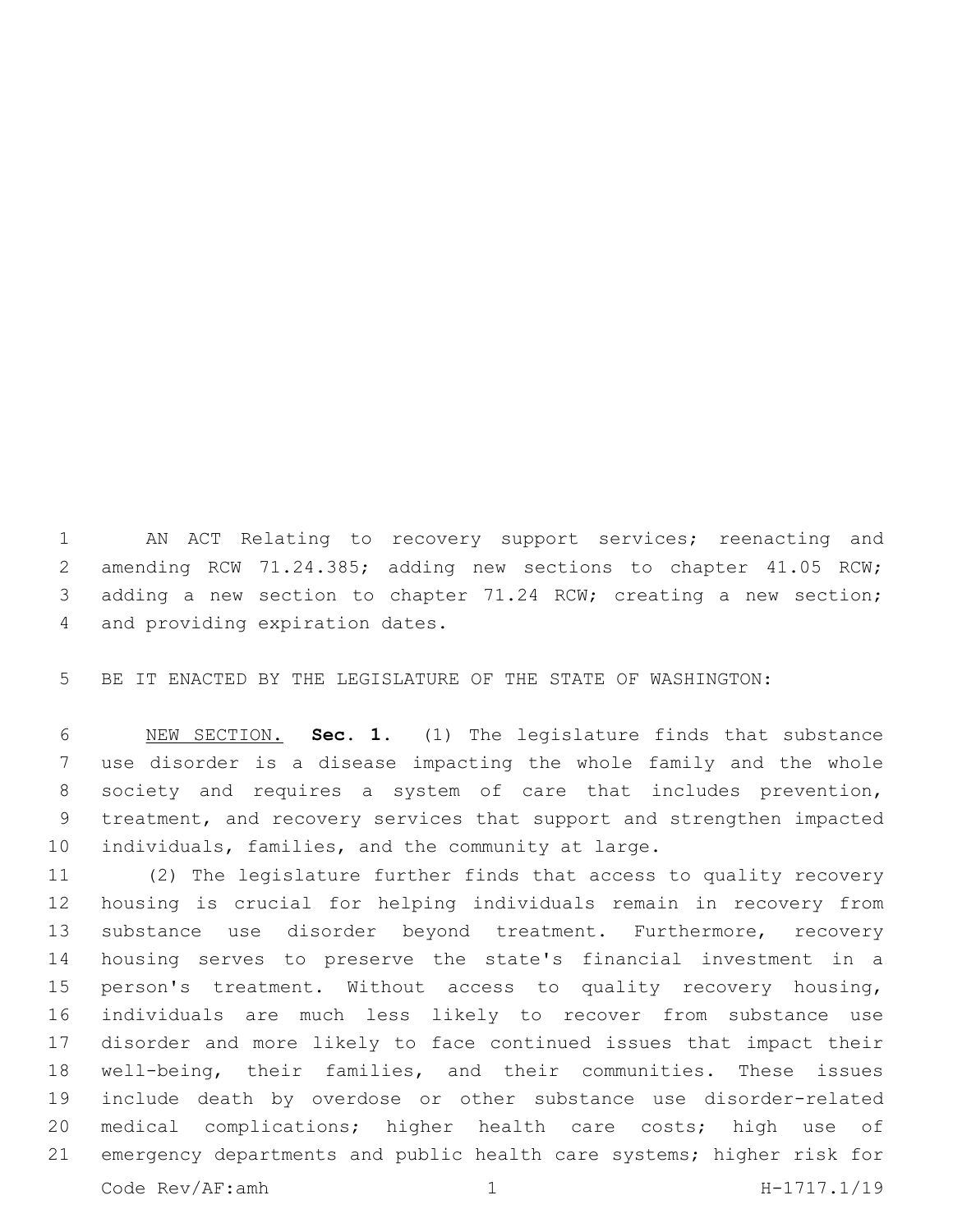involvement with law enforcement and incarceration; and an inability to obtain and maintain employment. These challenges are compounded by 3 an overall lack of affordable housing nationwide.

 (3) The legislature recognizes that recovery is a long-term process and requires a comprehensive approach. Recognizing the potential for fraudulent and unethical recovery housing operators, this act is designed to address the quality of recovery housing in 8 the state of Washington.

 NEW SECTION. **Sec. 2.** A new section is added to chapter 41.05 10 RCW to read as follows:

 (1) The authority shall establish and maintain a registry of approved recovery residences. The authority may contract with a nationally recognized recovery residence certification organization based in Washington to establish and maintain the registry.

 (2) The authority or the contracted entity described in subsection (1) of this section shall determine that a recovery residence is approved for inclusion in the registry if the recovery residence has been certified by a nationally recognized recovery residence certification organization based in Washington that is approved by the authority or if the recovery residence is a chapter of a national recovery residence organization with peer-run homes that is approved by the authority as meeting the following standards 23 in its certification process:

 (a) Peers are required to be involved in the governance of the 25 recovery residence;

(b) Recovery support is integrated into the daily activities;

 (c) The recovery residence must be maintained as a home-like 28 environment that promotes healthy recovery;

 (d) Resident activities are promoted within the recovery residence and in the community through work, education, community 31 engagement, or other activities; and

 (e) The recovery residence maintains an environment free from 33 alcohol and illicit drugs.

 (3) Nothing in this section requires that a recovery residence become certified by the certifying organization approved by the authority in subsection (2) of this section or be included in the registry, unless the recovery residence decides to participate in the recovery residence program activities established in this chapter.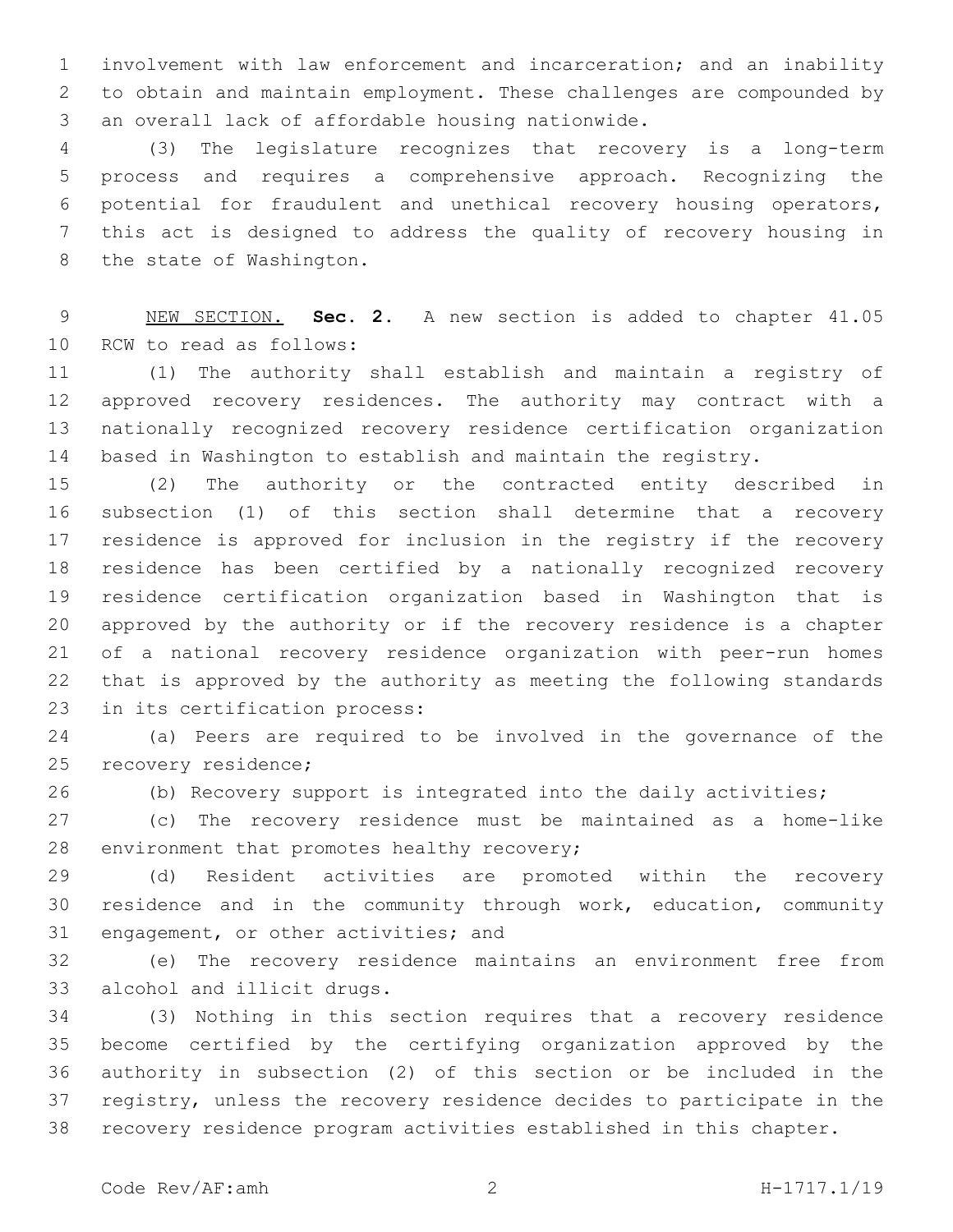(4) For the purposes of this section, "recovery residence" means a home-like environment that promotes healthy recovery from a substance use disorder and supports persons recovering from a substance use disorder through the use of peer recovery support.

 NEW SECTION. **Sec. 3.** A new section is added to chapter 41.05 6 RCW to read as follows:

 (1) Subject to the availability of amounts appropriated for this specific purpose, the authority shall contract with the nationally recognized recovery residence organization based in Washington that is approved by the authority in section 2 of this act to provide technical assistance to recovery residences actively seeking certification. The technical assistance shall include, but not be 13 limited to:

14 (a) New manager training;

 (b) Assistance preparing facility operations documents and 16 policies; and

 (c) Support for working with residents on medication-assisted 18 treatment.

19 (2) This section expires July 1, 2025.

 NEW SECTION. **Sec. 4.** A new section is added to chapter 41.05 21 RCW to read as follows:

 (1) The authority shall establish a revolving fund for loans to operators of new recovery residences or existing recovery residences actively seeking certification and registration under section 2 of this act. Approved uses of the funds include, but are not limited to:

 (a) Facility modifications necessary to achieve certification; 27 and

 (b) Operating start-up costs, including rent or mortgage payments, security deposits, salaries for on-site staff, and minimal 30 maintenance costs.

31 (2) This section expires July 1, 2025.

 NEW SECTION. **Sec. 5.** A new section is added to chapter 71.24 33 RCW to read as follows:

 Beginning January 1, 2023, a licensed or certified service provider may not refer a patient who is in need of housing to support the patient's recovery from a substance use disorder to a recovery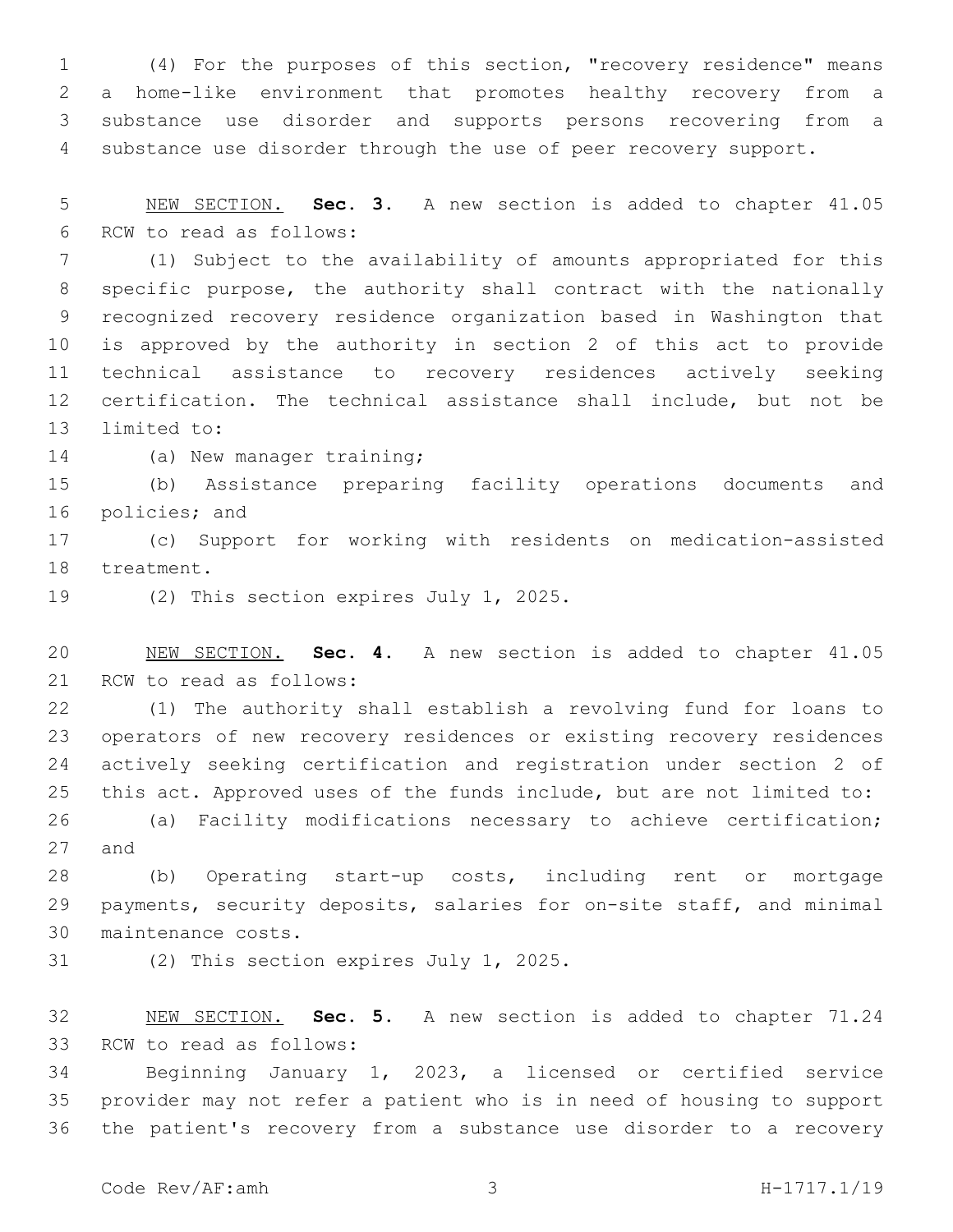1 residence that is not included in the registry of approved recovery 2 residences maintained by the authority under section 2 of this act.

3 **Sec. 6.** RCW 71.24.385 and 2018 c 201 s 4023 and 2018 c 175 s 6 are each reenacted and amended to read as follows:4

5 (1) Within funds appropriated by the legislature for this 6 purpose, behavioral health organizations shall develop the means to 7 serve the needs of people:

8 (a) With mental disorders residing within the boundaries of their 9 regional service area. Elements of the program may include:

10 (i) Crisis diversion services;

11 (ii) Evaluation and treatment and community hospital beds;

12 (iii) Residential treatment;

13 (iv) Programs for intensive community treatment;

14 (v) Outpatient services, including family support;

15 (vi) Peer support services;

16 (vii) Community support services;

17 (viii) Resource management services; and

18 (ix) Supported housing and supported employment services.

19 (b) With substance use disorders and their families, people 20 incapacitated by alcohol or other psychoactive chemicals, and 21 intoxicated people.

22 (i) Elements of the program shall include, but not necessarily be 23 limited to, a continuum of substance use disorder treatment services 24 that includes:

- (A) Withdrawal management;25
- 26 (B) Residential treatment; and
- 27 (C) Outpatient treatment.

28 (ii) The program may include peer support, supported housing, 29 supported employment, crisis diversion, ((OP)) recovery support 30 services, or technology-based recovery supports.

 (iii) The authority may contract for the use of an approved substance use disorder treatment program or other individual or organization if the director considers this to be an effective and 34 economical course to follow.

 (2)(a) The behavioral health organization shall have the flexibility, within the funds appropriated by the legislature for 37 this purpose and the terms of their contract, to design the mix of services that will be most effective within their service area of meeting the needs of people with behavioral health disorders and Code Rev/AF:amh 4 H-1717.1/19